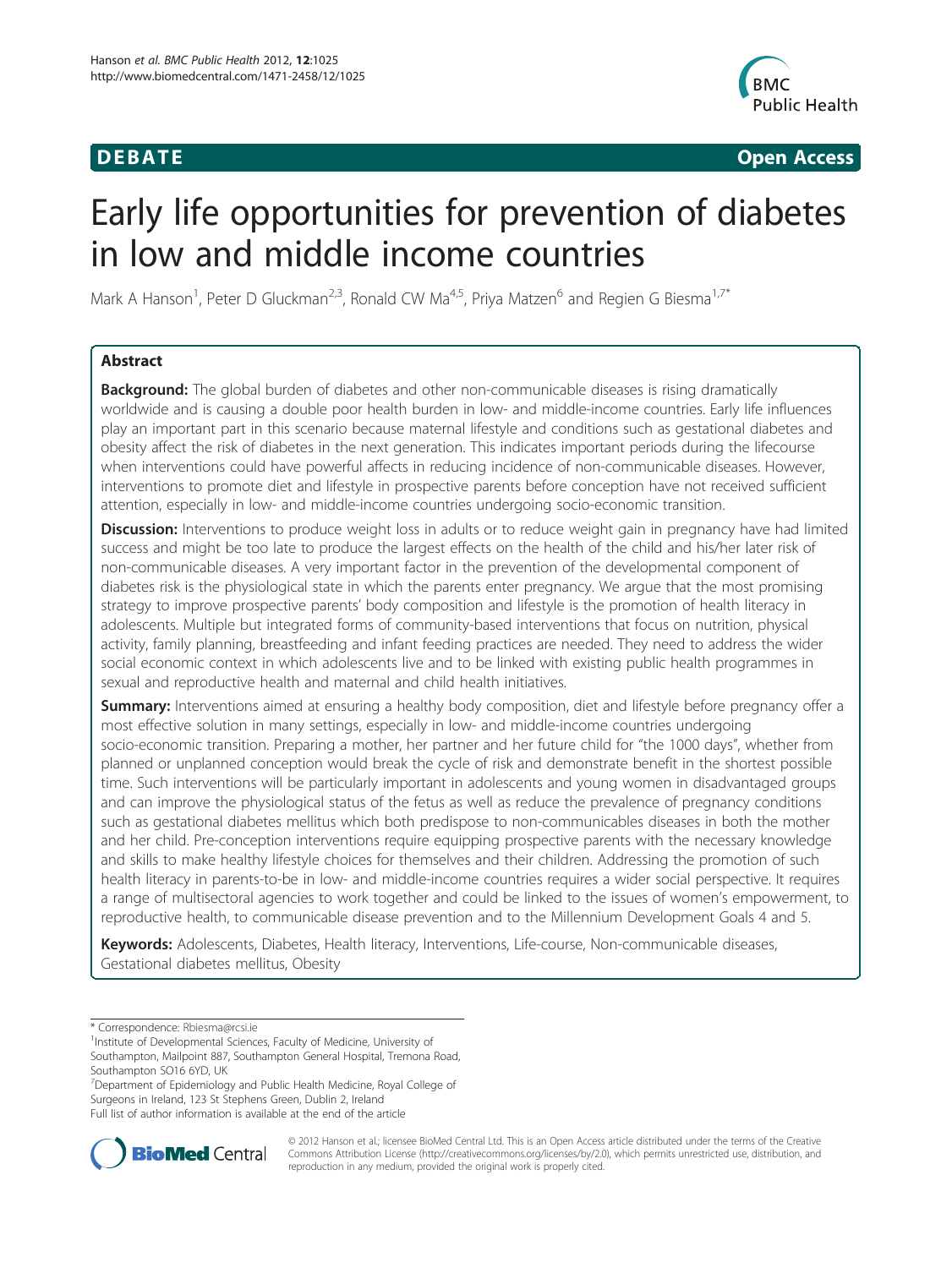# Background

The rising incidence of diabetes in both developed and developing countries [[1-3](#page-6-0)] is generating a large humanitarian and financial burden [[4](#page-6-0)]. For example, at least 93 million people are affected by diabetes in China alone [[5\]](#page-6-0). Especially worrying is the generalized fall in the age at onset of diabetes [\[2,6](#page-6-0)]. With rapidly increasing globalization, lifestyles in low- and middle-income countries (LMICs) increasingly include high fat and caloriedense diets and inadequate physical exercise and are resulting in an increased worldwide burden of Non-Communicable Diseases (NCDs) [\[7](#page-6-0)]. LMICs thus now face a double burden - continued high rates of infectious diseases and rapidly growing NCD prevalence. Globally, 85% of all people with undiagnosed diabetes are in LMICs, where resources are often lacking and governments may not prioritize screening for the condition [\[3](#page-6-0)]. In addition, the interaction between diabetes and major infectious diseases has a large impact on public health within developing countries (such as in Sub-Saharan Africa) and adversely affects progress towards the Millennium Development Goals (MDGs) [\[8-10](#page-6-0)]. Poverty, inequality, lack of education and the nature of the nutritional transition are root causes of the problem [[11](#page-6-0)] while limited resources mean that NCDs must compete for political attention and financial investment [[10](#page-6-0)]. Following several recent regional and international meetings and initiatives [\[12\]](#page-6-0) including the UN high-level meeting on prevention and treatment of NCDs from 19-20 September 2011 [\[13](#page-6-0)], the global threat of diabetes and other NCDs is beginning to receive greater political attention. Until recently, there was much publicity for the view that diabetes and NCDs were largely manifest in adults as a result of the biblical sins of 'gluttony and sloth', so there was both an urgent need to get individuals to take more responsibility for their adult lifestyle and to discourage the food industry from producing the 'unhealthy' foods which fuelled this epidemic of disease [[8\]](#page-6-0). However, a substantial body of evidence makes it clear that early life influences also play an important part here, and that maternal (and, to a degree, paternal) lifestyle and conditions such as gestational diabetes affect not only prenatal and infant development but also the adequacy of responses to later challenges such as an obesogenic lifestyle. This emphasises the importance of NCD risk reduction starting in adolescents and young women before conception and during pregnancy [\[14](#page-6-0)].

In this review, we examine the role of early life influences on diabetes risk, and argue that interventions to promote diet and lifestyle in prospective parents before conception have not received sufficient attention, especially in LMICs undergoing socio-economic transition. Such interventions will be particularly important in adolescents and young women and seem likely not only to

reduce the prevalence of NCDs in the next generation but also to reduce that of pregnancy conditions such as gestational diabetes mellitus (GDM), which predispose to NCDs in both the mother and her child. We therefore propose that greater emphasis on promotion of health literacy, coupled with screening for risk and management of chronic health conditions such as obesity and diabetes, prior to conception will be an important additional approach to tackling the epidemic of NCDs. If effective, this may be a cost-effective way of addressing the epidemic of NCDs such as diabetes.

# **Discussion**

#### Early life influences on diabetes risk

We have argued that diabetes incidence is rising so fast in young people in LMICs not solely because of the adoption of attributes of Western lifestyle, but also because the evolved biology of human early life has not prepared individuals for such a challenge – the mismatch hypothesis [\[14](#page-6-0)]. The operation of maternal constraint [[15,16\]](#page-6-0), by which processes operate to match the growth of the fetus to maternal body proportions such as pelvic dimensions, occurs in all pregnancies, and thus makes each of us potentially mismatched to our postnatal environment. However, the degree of this mismatch varies. The processes of maternal constraint, and thus the risk of later mismatch, appear to operate more powerfully in teenage pregnancies and in primipara. Thus interventions targeted to this time in the mother's lifecourse may be particularly effective in reducing NCD risk in the next generation.

A body of knowledge is accumulating which suggests that environmental factors act in early life via epigenetic factors to set the development of many aspects of the offspring phenotype, contributing to potential later mismatch [[17](#page-6-0)]. This model (see Figure [1](#page-2-0)) posits that critical components of risk are established early in development, when information about the current environment affects the settings of homeostatic control processes influencing the individual's responses to their later environment: the underlying mechanisms involve the evolutionary conserved processes of developmental plasticity [\[17,18](#page-6-0)]. Central to developmental plasticity is the concept that the mother is able to pass on information about the external environment during pregnancy and nursing of her infant. The level and fidelity of these processes is influenced by a wide range of factors including mother's genetic makeup, her early life, her current nutritional status, age, body composition and proportions, lifestyle (especially level of physical activity, smoking, alcohol consumption), parity and external stressors such as infection, pollution etc. [\[19](#page-6-0)]. Hence aspects of maternal phenotype and trans-generational environmental changes can lead to increased risk of disease in the offspring when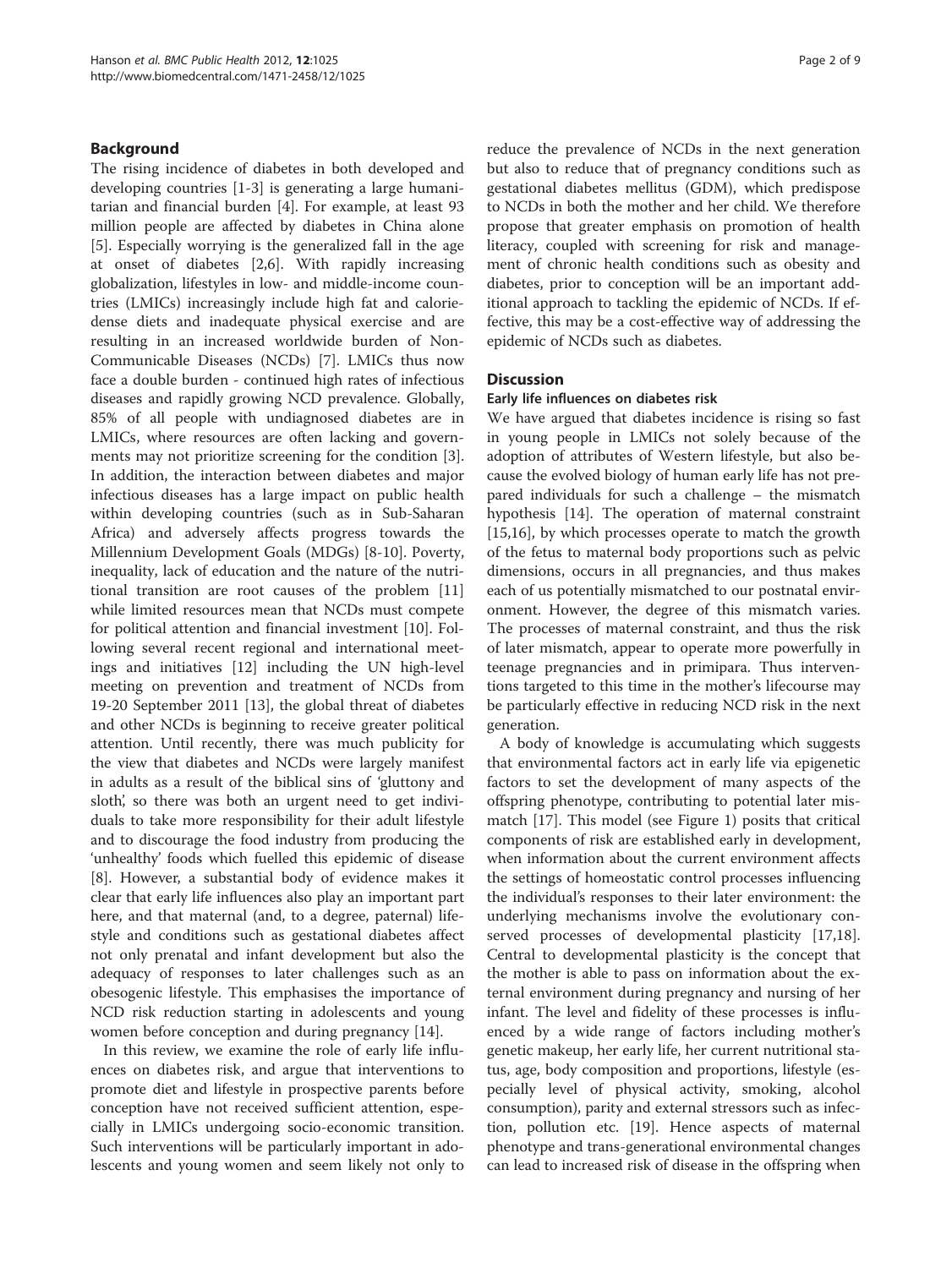<span id="page-2-0"></span>

what has been promised about the environment, 'inferred' from intrauterine or neonatal cues, turns out not to be accurate. Such a mismatch between the biology induced during prenatal life and later environment has been suggested to increase the risk of NCDs being passed from one generation to the next; it is supported by extensive experimental and clinical data [[17,20](#page-6-0)].

The risk of NCD such as diabetes is present in everyone and increases throughout the lifecourse. In women the insulin resistance of pregnancy increases such risk (upward excursions shown here for two pregnancies), particularly of GDM but also of type 2 diabetes and cardiovascular disease. This contributes to transmission of NCD risk to the next generation. Early development affects the trajectory of this risk, thus a focus on health before conception reduces NCD risk in both the mother and her children (based on Godfrey et al., 2010 [[19\]](#page-6-0) and Sattar and Greer, 2002 [[43\]](#page-7-0).

# Diabetes begetting diabetes and the role of gestational diabetes and maternal obesity

The processes noted above do not constitute the only developmental pathway leading to intergenerational passage of risk of NCDs. It is alarming that an increasing number of women develop type 2 diabetes during their reproductive years [[21,22\]](#page-6-0). Epidemiological studies show that children born to type 1 or 2 diabetic mothers also have a greater susceptibility to diabetes and obesity in later life [\[23,24\]](#page-6-0). That this risk is related to intra-uterine exposure to hyperglycaemia is shown by the observation that, among siblings, the risk of diabetes is higher in those born after the mother was diagnosed with diabetes [[25\]](#page-6-0). These observations have been extended recently, as offspring exposed even to mild hyperglycaemia during pregnancy have increased adiposity and are at increased risk of later diabetes and cardiometabolic disease [[26,27\]](#page-6-0). Through perpetuation of the cycle of 'diabetes begetting diabetes', these factors are driving further escalation of the epidemic of NCDs [[28,29\]](#page-6-0). Recent animal data now also raise the possibility of paternal transmission of diabetes risk between generations [\[30\]](#page-6-0) so the focus of potential interventions should not only be on women.

The rising prevalence of maternal obesity is of particular concern in populations undergoing rapid socioeconomic transitions [[1,2,21\]](#page-6-0). Obesity is associated with an increased risk of many pregnancy complications such as hypertension, preeclampsia, and GDM. Evidence shows that a child of an obese mother may suffer from exposure to a suboptimal environment in utero and is also more likely to become obese [\[31,32\]](#page-6-0). Experimentally feeding pregnant animals a high fat diet gives rise to offspring who become overweight and who demonstrate a range of metabolic and functional disorders similar to the human metabolic syndrome and which have now been shown to be associated with epigenetic changes such as DNA methylation at components of genes involved in hepatocyte production and metabolism, [\[33](#page-7-0)].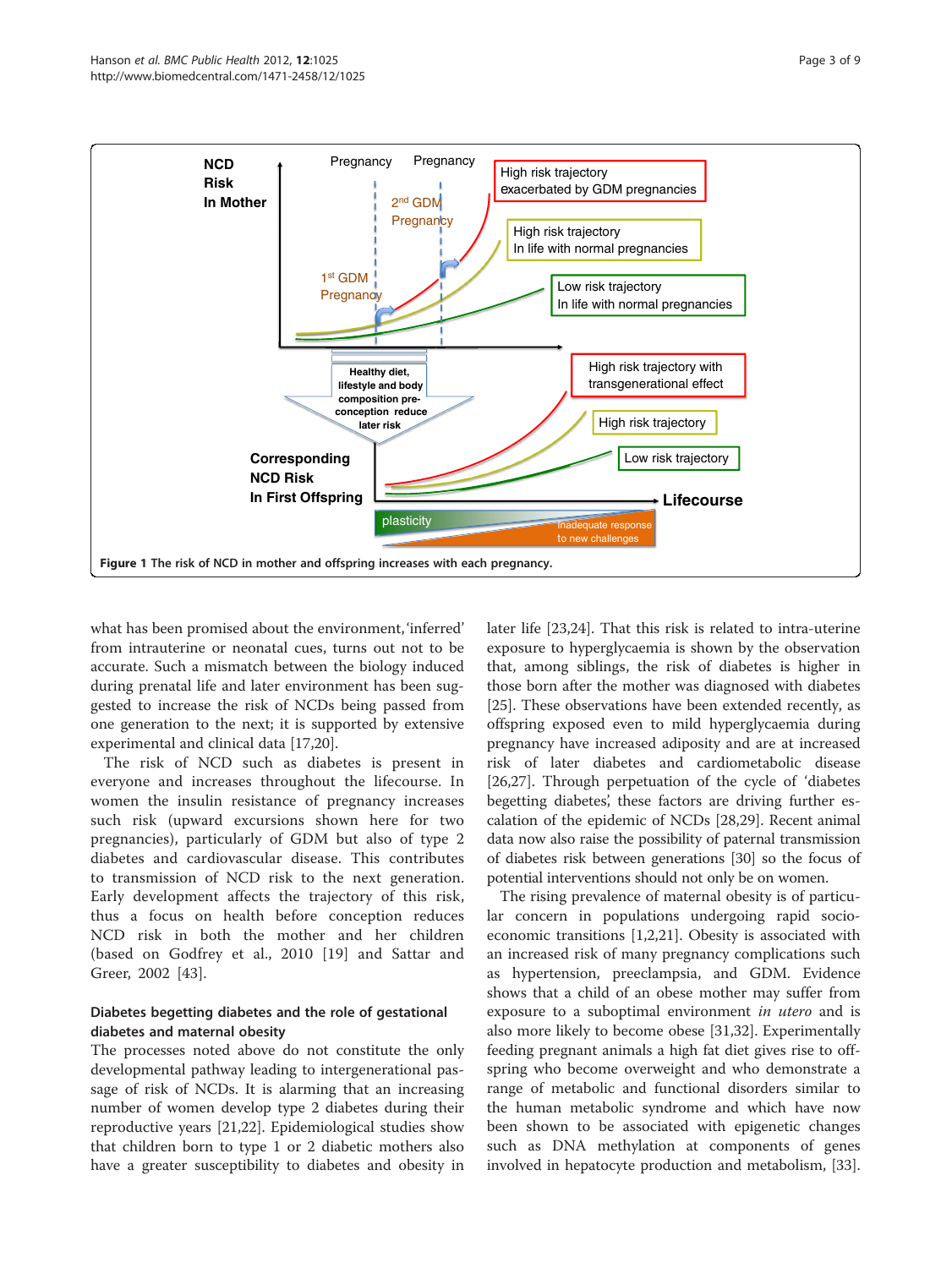Pregnancy represents a state of relative maternal insulin resistance, which helps promote the transfer of nutrients such as glucose, fatty acids and amino acids to the fetus [[34\]](#page-7-0). Placental nutrient transfer is determined by the concentration gradient, blood flow and the operation of active and facilitated transporters [[35\]](#page-7-0). However, in contrast to amino acids, there is no upper limit to placental transfer of glucose as maternal blood levels rise, suggesting that the rates of glucose exposure of the fetus that are often now experienced are novel in evolutionary terms. As a result, moderately increased fetal glucose supply will lead to fetal hyperinsulinaemia and a small increase in lean body as well as fat mass [[36-39\]](#page-7-0). This may be viewed as adaptive as in the neonatal period relative adiposity provides metabolic reserves for thermogenesis and critical organ function in the event of inadequate maternal care [[18\]](#page-6-0). GDM can be envisaged as the more extreme outcome of physiological processes, when maternal insulin resistance is accentuated by the woman's own developmental, genetic and environmental circumstances: for example, women of lower birth weight have a greater risk of developing GDM [\[37](#page-7-0)], whilst genetic variants associated with type 2 diabetes are also associated with increased risk of GDM [\[40,41](#page-7-0)]. In the evolutionary mismatched situation of overnutrition and low levels of physical activity, now increasingly common for women in their reproductive years, such mechanisms contribute not only to the rise in GDM but to that in obesity and diabetes in their children, and play an important role in perpetuating a vicious cycle of disease. For example, a recent paper shows that in Canadian first nation peoples up to 30% of the incidence of type 2 diabetes has its origin in GDM in the previous generation [\[42\]](#page-7-0). Conditions such as GDM carry risk of cardiovascular disease for both the mother as well as the child, a risk which increases with each pregnancy (Figure [1](#page-2-0)) [\[43\]](#page-7-0). These findings have significant long-term implications for global public health. Now more than ever, effective strategies for preventing GDM are needed.

# Current public health strategies in adults have limited success

Most interventions to promote diet and lifestyle aimed at reducing overweight/ obesity, and thus the risk of NCDs such as diabetes later in life, have focused on adults. However, evidence suggests that interventions aimed at weight loss in adults or to prevent excessive weight gain during pregnancy and subsequent weight retention have had limited success. First, weight loss and persistent changes in lifestyle are difficult to sustain in adults because the neuroendocrine changes that drive appetite remain unaltered [[44](#page-7-0)]. There is growing evidence of antenatal and infant determinants of appetite and food preference that persist

through adult life [\[45-47\]](#page-7-0). Therefore relying on adult reversal of weight gain as a preventative approach is a flawed strategy in developed countries and is even more likely to be flawed in less developed societies. In addition, greater maternal pre-pregnancy weight and gestational weight gain up to 36 weeks of gestation are associated with greater offspring adiposity and adverse cardiovascular risk factors [[48](#page-7-0)]. Finally, recent evidence shows that risk factors for diabetes and cardiovascular disease are no greater in non-obese adults who had been obese children than they are in individuals who had never been obese, but are clearly less than those in people who became obese as adults or who were obese both as children and adults [[49](#page-7-0)]. This makes a strong case for focusing earlier in life before appetite control, food preference and fat cell number are established, and before obese children reach adulthood.

# Intervening from conception – the 1000 days

There has been much publicity on the 1000 days campaign to improve nutrition of mothers and children in developing countries launched by the  $1<sup>st</sup>$  Lady of the USA (<http://www.thousanddays.org/>). This period of life covers a woman's pregnancy and the first 2 years of her child's postnatal life, a time when the processes of developmental plasticity operate powerfully to influence offspring phenotype and when excessive growth, as determined by crossing of more than 2 centiles is associated with later adiposity in childhood [[50](#page-7-0)]. Despite a unique window of opportunity to shape the healthy future of mothers and children during this period, findings are inconsistent in relation to which factors need to be targeted in interventions to reduce the risk of later NCDs such as diabetes. First, even though evidence shows that preventing excessive gestational weight gain improves maternal, neonatal and pregnancy outcomes such as the risk of preeclampsia, preterm delivery and gestational diabetes [\[51-54](#page-7-0)], there is limited evidence of interventions to manage weight during this period being effective [[55,56](#page-7-0)]. Poor intervention effectiveness seems to be related to inadequately addressing (social) barriers that women experience in achieving a healthy weight gain in pregnancy, such as a perceived lack of control and contradictory and conflicting messages about nurturing behaviours during pregnancy [\[56](#page-7-0)]. Pregnancy is a time of when many influences operate on parents and it may not be the best time for messages to be delivered about preventing excessive weight gain in women. Secondly, there is a growing body of evidence that breast feeding for at least 4 months leads to a reduction in long-term obesity in the child [[57,58\]](#page-7-0) and that the introduction of solids before the age of 4 months both in formula- or breast-fed infants is associated with later obesity [[59](#page-7-0)]. A recent study [\[60\]](#page-7-0) suggests that selfweaned children are less likely to become obese,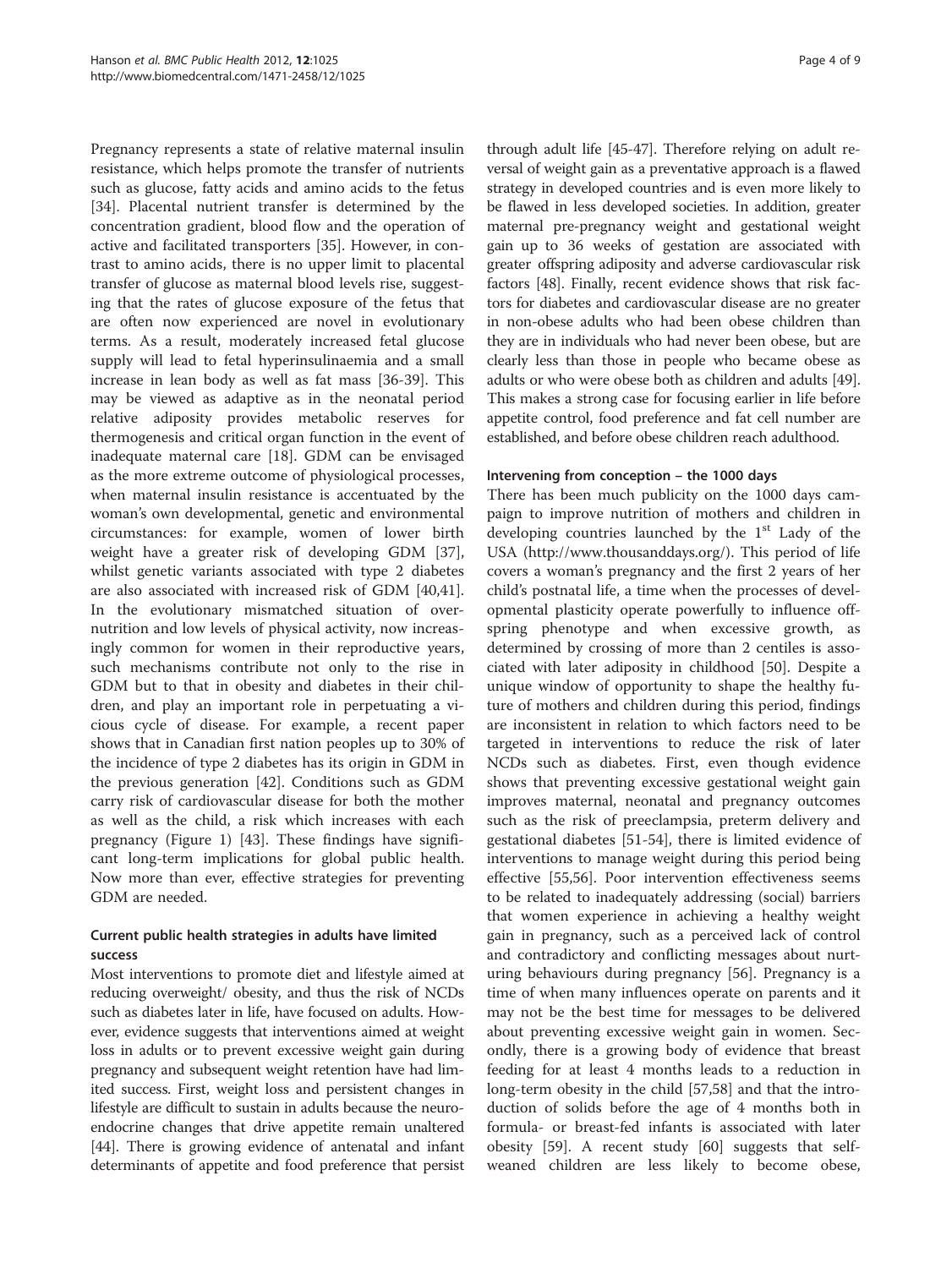showing that relatively subtle changes in infant care may have long-term effects. Despite the overwhelming evidence that breastfeeding benefits mother and child, current breastfeeding rates worldwide are far from optimal, particularly among low-income, overweight and obese women [\[61,62](#page-7-0)]. Breastfeeding initiation and duration, and its exclusivity, are positively associated with the age, educational level and SES of the mother, while there is an inverse pattern for early formula and cow's milk consumption [[62](#page-7-0)]. Again, a woman's ability to adhere to health recommendations (in this case to infant feeding practices) seems to be influenced by a wide range of socio-economic and cultural variables. In contrast to intervention to reduce excessive weight gain during pregnancy, treatment of mild gestational diabetes was associated with reduced risk of fetal overgrowth or adiposity at birth [\[63,64](#page-7-0)].

There is some evidence that home-based early mentoring interventions, focusing on interpreting infants' cues, non-food methods of managing infant behavior, and mother-grandmother interactions are effective in improving infant feeding practices and delaying early complementary infant feeding among adolescent and low-income mothers [[65,66\]](#page-7-0). This indicates that multiple types of interventions, including community based strategies such as educating young girls, the wider family and the social network, are needed to address this complex health problem, especially in disadvantaged groups.

# Potential early life interventions- intervening before conception is critical

A very important factor in the prevention of the developmental component of diabetes risk is the physiological state in which the parents enter pregnancy – i.e. the diet, body composition and lifestyle of the mother and to a lesser extent the father. There is considerable data from experimental studies in a range of animal species and prospective studies in humans that the mother's diet and body composition before and in early pregnancy are related to phenotypic characteristics of the child, such as adiposity at birth and in childhood, and markers of cardiovascular risk such as carotid artery intima-media thickness [\[67](#page-7-0)-[69](#page-7-0)]. The processes involved in influencing embryonic and fetal development are gradually being unravelled. Both animal and human studies reveal effects on placental function [[70\]](#page-7-0), the development of fetal organ function and on epigenetic processes in the offspring early in development [\[71](#page-7-0)]. Most couples will not be aware that they have conceived until after about 6-8 weeks of pregnancy, especially in societies where a high proportion of pregnancies are unplanned. Lower SES women tend to link with health care professionals later in pregnancy. Thus interventions in mid-late pregnancy will be too late to produce the largest effects on

the health of the child and his/her later risk of NCDs. Moreover teenage pregnancy occurs at a time when the girl is still growing: resources are allocated to this growth rather than to her fetus, further compromising its development. In recently conducted research in the UK, it is clear that maternal diabetes during pregnancy is accompanied by a greater risk of birth defects and complicated pregnancy outcomes [[41\]](#page-7-0). Therefore it is important that women and their partners are screened for risk factors before they plan pregnancy to improve health outcomes for both the mother and offspring.

The relation between overweight/ obesity and NCD such as diabetes, is clearly not simple [\[72\]](#page-7-0) and interventions need to be multifaceted and incorporated into social context. So far, very few interventions to reduce childhood obesity have been set up at the community level [[73](#page-7-0)] and outside the school environment [\[74\]](#page-7-0). Community-based interventions are particularly important in societies where teenage girls who may be married at a very young age and become pregnant soon after, or who may have an unplanned pregnancy, and are more likely to cease attending school. We argue that focussing interventions on the adolescent girl, and her partner, necessitates promotion of health literacy, such as lifestyle, family planning and the importance of breastfeeding. Health literacy means more than being able to read pamphlets and successfully make appointments. By improving people's access to health information and their capacity to use it effectively, health literacy is critical to empowerment [\[75\]](#page-7-0). Health literacy in adolescents is more likely to be taken to the highest level of critical thinking about health and lifestyle if it is made context-specific and conducted outside the school environment, which is associated with authority and which may not be available to many girls in particular. Low health literacy affects the cognitive and social skills that determine the motivation and ability of women to gain access to, understand, and use information to engage in health promotion and prevention activities both for her and her (future) children [\[76](#page-7-0)-[78](#page-7-0)]. Children of parents with higher literacy skills are more likely to have better outcomes in child health promotion and disease prevention [[79](#page-8-0)]. It has been suggested that health education interventions that include clearly written education material that are appropriate for (future) parents' health knowledge with brief counselling would be an effective strategy to reduce health literacy-related disparities [\[76,77](#page-7-0)].

#### Delivering pre-conception interventions in LMICS

Delivering these interventions should be done carefully and after identifying the right channels. In many countries the existing public health programmes which focus on sexual and reproductive health may offer opportunities to deliver such interventions in a cost effective manner to adolescents and women of reproductive age.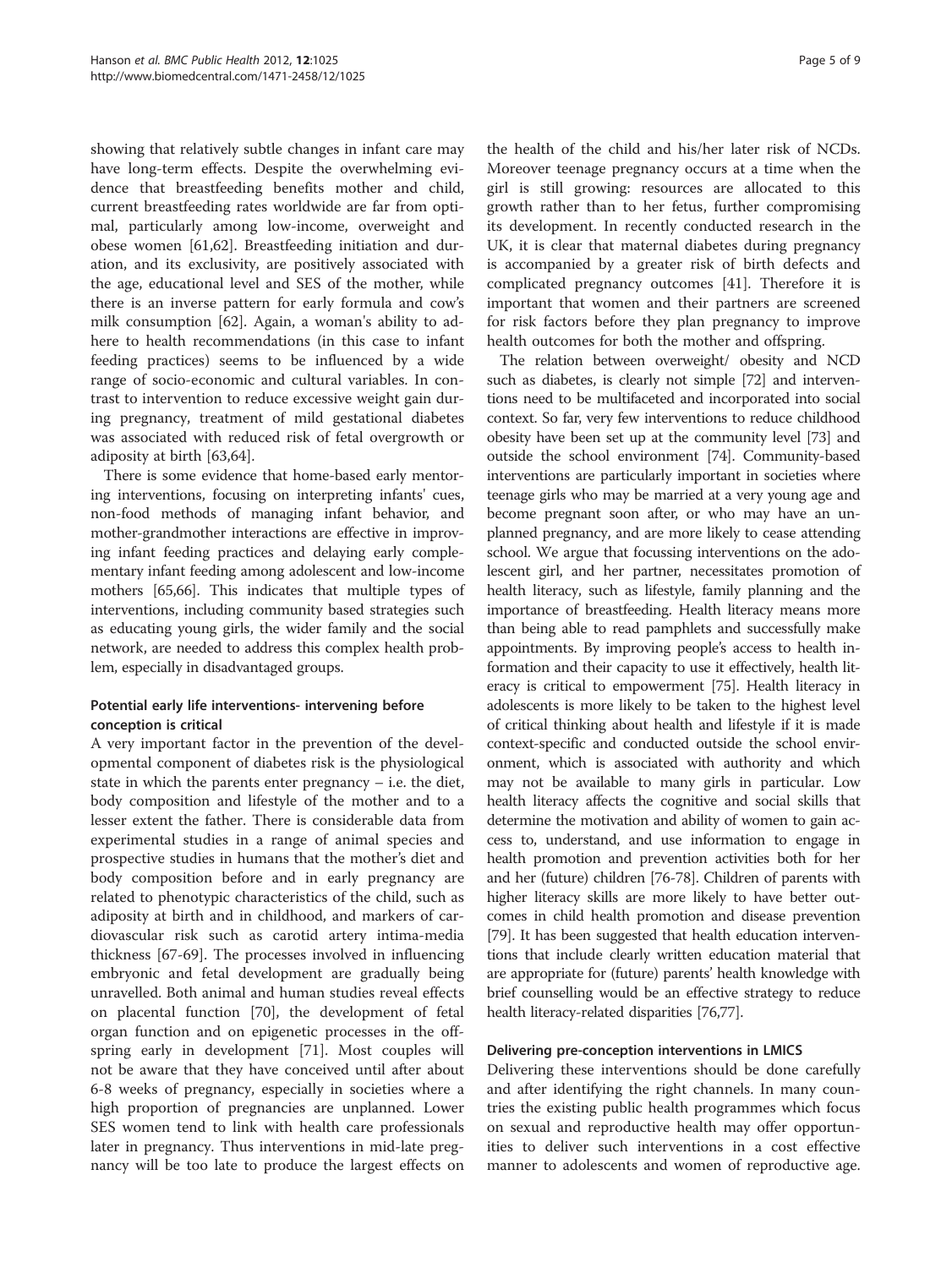However, our experience [\[80](#page-8-0)] is that effective programmes may need to pay close attention to the pedagogical approach used which will have to be tailored to the community. It is important that measures of harm or unintended consequences are included in evaluations targeting eating and activity related behaviours in adolescents, where body image sensitivities are common and could possibly result in causing unintended consequences such as stigmatisation, low self-esteem or unhealthy dieting practices [\[81](#page-8-0)]. An additional challenge in trying to improve adolescents' nutrition or physical activity is that some cultures have less negative views on overweight individuals and a larger body type is accepted socio-culturally, or even found desirable as a sign of prosperity or being HIV negative. It will be critical to incorporate the positive elements of such culture regarding body image and food rather than attempting to shift values toward those of Western culture [[82\]](#page-8-0).

Four million neonatal deaths occur every year [\[83](#page-8-0)], many in LMICs, and there is universal concern that the goal of MDG-4 to promote child survival will not be met in most settings. Considerable reductions in this mortality, in a cost-effective manner, can be achieved by implementing an integrated programme combining outreach and family-community care with facility-based clinical services [\[84](#page-8-0)]. In our view it is important that emphasis on preventing maternal and neonatal mortality does not occur at the expense of adopting a longer-term lifecourse strategy, starting pre-conception [\[85](#page-8-0)], needed for NCD prevention. However it is pleasing to note that the Political Declaration at the High Level meeting on NCDs at the UN in Sept 2011 specifically recognised the important role of maternal and child health in NCD prevention (clause 26)[[13](#page-6-0)].

Based on the evidence presented in this review, we believe that real opportunities exist for developing community-based family-lifestyle change interventions to improve access to and use of reliable information on NCDs and to promote a healthy lifestyle among adolescents and young women in LMICs. There is an urgent need to conduct research on pilot schemes tailored to this subgroup. These will need to be based in the community and relate to socio-economic factors [\[84,85\]](#page-8-0), be culturally appropriate and context specific and involve primary health care workers, schools, parents and caregivers and other social organisations. They may need to include simple health-monitoring or exercise tests and screening for blood glucose, for which the results can be used to monitor effectiveness and also fed back to participants to maintain motivation and self-efficacy [\[81](#page-8-0)]. Such programmes are perhaps best piloted in societies where there is a proven track-record in health promotion, e.g. through HIV-AIDS programmes, and where there is existing infrastructure to accelerate results.

Indeed, it will be important that such pilot schemes are integrated into, rather than compete with, other programmes in sexual health, drug, smoking and alcohol consumption reduction etc. Such a programme would then dovetail with antenatal health monitoring programmes, and with the early diagnosis and prevention of conditions such as GDM. For the latter, many of the first line intervention options such as diet, physical exercise and weight control are similar to the behaviours to be promoted in adolescents before conception. The programme would similarly link effectively with MCH initiatives aimed at reducing preterm- and stillbirth and maternal mortality and with postnatal healthcare programmes, aimed at promoting breast feeding, healthy supplementary and weaning foods, vaccination etc. The burden of NCDs impacts heavily on women's health and integrating NCD prevention and control into maternal and child health programmes will improve access to NCD services [\[86\]](#page-8-0). This approach requires an agenda broader than health agencies alone and it would be desirable that a broader range of global agencies such as UNDP, UNESCO, UNICEF, and UN Women became active alongside WHO [\[87](#page-8-0)].

# Discussion: seeing the bigger picture

The long-term consequences of a poor start to life include greater risk of NCDs such as diabetes and cardiovascular disease as well as greater risks of childhood morbidity and mortality and impaired cognitive and emotional development. Just as cycles of disadvantage in one generation lead to disadvantage in the next, obesity, gestational diabetes, maternal ill health and under-nutrition can lead to health disparities and disease in the next generation. The perceived long time lag between instituting an intervention in early life and detecting a beneficial effect on NCD incidence in adults has inevitably reduced the sense of urgency in implementing such interventions, particularly in the context of short-term outcomes such as maternal or child mortality and communicable disease. However we are now in a position to use shorter-term intermediate outcome markers of later disease risk to monitor and promote a healthy start to life programmes such as those in pre-conception care. Such programmes might demonstrate: a reduction in cardio-metabolic risk factors in adolescents; reduced occurrence or severity of GDM; improvement in pregnancy outcomes such as macrosomia, dystocia and hypoglycaemia of the neonate. For such interventions the evidence base is strong. For other intermediate outcome markers, such as a healthier profile of epigenetic markers at birth in umbilical cord, placenta or cord blood, the evidence base is rapidly accumulating. Postnatally there are also opportunities to use outcome markers, for example trajectories of growth in the first two years [\[50\]](#page-7-0), profiles of inflammatory and other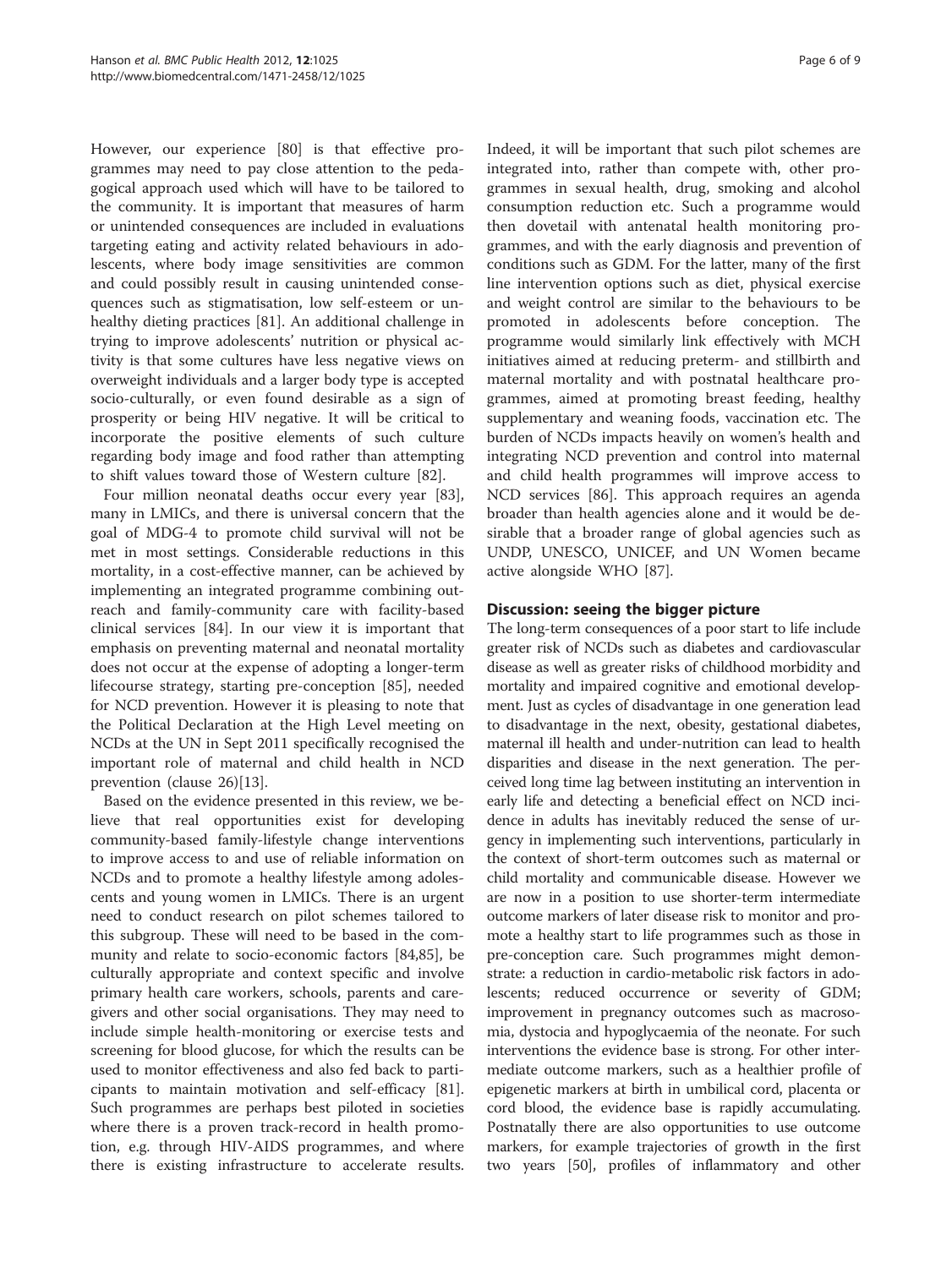<span id="page-6-0"></span>biomarkers in children [[88](#page-8-0)]; and incidence of some infant and early childhood disorders such as wheeze and asthma [[89](#page-8-0)]. Clearly, the earlier and intervention is instituted, the more likely it is to be effective. There is thus an urgent need to conduct pre-conception interventions, to measure their efficacy and conduct cost-benefit analysis of this approach to NCD risk reduction.

#### Abbreviations

GDM: Gestational Diabetes Mellitus; GWG: Gestational Weight Gain; HIV/ AIDS: Human immunodeficiency virus/ Acquired immune deficiency syndrome; LMICs: Low and Middle Income Countries; MCH: Maternal and Child Health; NCD: Non-communicable Diseases; SES: Socioeconomic status; WHO: World Health Organization; UNDP: United Nations Development Program; UNESCO: United Nations Educational Scientific and Cultural Organization; UNICEF: United Nations Children's Fund.

#### Competing interests

PDG and MAH have received honoraria and travel costs/expenses for speaking at conferences sponsored by nutrition companies (Nestle, Danone, Abbott). Since 2010, RCWM has received speaker honoraria at academic meetings supported by Astra Zeneca, Boehringer-Ingelheim, Danone, Eli Lilly, Nestle and Pfizer. All proceeds have been donated to the Chinese University of Hong Kong to support diabetes research.

#### Authors' contributions

All authors participated in deciding content, reviewing evidence, and writing this review. All authors read and approved the final manuscript.

#### Acknowledgements

MAH is supported by the British Heart Foundation. PDG is supported by the National Research Centre for Growth and Development, NZ and the Singapore Institute for Clinical Sciences. RCWM acknowledges support from the Albert Renold Fellowship, the European Association for the Study of Diabetes, and the EFSD/CDS/Lilly Collaborative Research Programme from the European Association for the Study of Diabetes.

#### Author details

<sup>1</sup>Institute of Developmental Sciences, Faculty of Medicine, University of Southampton, Mailpoint 887, Southampton General Hospital, Tremona Road, Southampton SO16 6YD, UK. <sup>2</sup> Liggins Institute, University of Auckland, Auckland, Private Bag 92019, Auckland 1023, New Zealand. <sup>3</sup>Singapore Institute of Clinical Sciences, Brenner Centre for Molecular Medicine, 30 Medical Drive, Singapore 117609, Singapore. <sup>4</sup>Department of Medicine and Therapeutics, Chinese University of Hong Kong, Shatin, Hong Kong, SAR, China. <sup>5</sup>Hong Kong Institute of Diabetes and Obesity, Chinese University of Hong Kong, Prince of Wales Hospital, Shatin, Hong Kong, SAR, China. <sup>6</sup>Novo Nordisk A/S, Novo Allé, DK-2880, Bagsværd, Denmark. <sup>7</sup>Department of Epidemiology and Public Health Medicine, Royal College of Surgeons in Ireland, 123 St Stephens Green, Dublin 2, Ireland.

#### Received: 17 May 2012 Accepted: 12 November 2012 Published: 23 November 2012

#### References

- Ramachandran A, Ma RC, Snehalatha C: Diabetes in Asia. Lancet 2010, 375(9712):408–418.
- Chan JC, Malik V, Jia W, Kadowaki T, Yajnik CS, Yoon KH, Hu FB: Diabetes in Asia: epidemiology, risk factors, and pathophysiology. JAMA 2009, 301(20):2129–2140.
- 3. Diabetes Atlas. [http://www.idf.org/diabetesatlas/5e/undiagnosed-diabetes\]](http://www.idf.org/diabetesatlas/5e/undiagnosed-diabetes).
- Narayan KM, Ali MK, Koplan JP: Global noncommunicable diseases-where worlds meet. N Eng J Med 2010, 363(13):1196–1198.
- 5. Yang W, Lu J, Weng J, Jia W, Ji L, Xiao J, Shan Z, Liu J, Tian H, Ji Q, et al: Prevalence of diabetes among men and women in China. N Engl J Med 2010, 362(12):1090–1101.
- 6. Lawrence JM, Contreras R, Chen W, Sacks DA: Trends in the prevalence of preexisting diabetes and gestational diabetes mellitus among a racially/

ethnically diverse population of pregnant women, 1999-2005. Diabetes Care 2008, 31(5):899–904.

- 7. Maher D, Sekajugo J: Research on health transition in Africa: time for action. Health Research Policy & Systems 2011, 9(1):5.
- 8. Beaglehole R, Bonita R, Alleyne G, Horton R, Li L, Lincoln P, Mbanya JC, McKee M, Moodie R, Nishtar S, et al: UN High-Level Meeting on Non-Communicable Diseases: addressing four questions. Lancet 2011, 378 (9789):449–455.
- 9. Young F, Critchley JA, Johnstone LK, Unwin NC: A review of co-morbidity between infectious and chronic disease in Sub Saharan Africa: TB and diabetes mellitus, HIV and metabolic syndrome, and the impact of globalization. Global Health 2009, 5:9.
- 10. Hall V, Thomsen RW, Henriksen O, Lohse N: Diabetes in Sub Saharan Africa 1999-2011: epidemiology and public health implications. A systematic review. BMC Public Health 2011, 11:564.
- 11. Stuckler D, Siegel K: Sick societies: responding to the global chakllenge of chronic disease. Oxford: Oxford University Press; 2011.
- 12. WHO: 2008-2013 Action Plan for the Global Strategy for the Prevention and Control of Noncommunicable Diseases. Geneva: WHO; 2008.
- 13. High Level meeting on Non-Communicable Diseases (NCD). [http://www.who.](http://www.who.int/nmh/events/un_ncd_summit2011/political_declaration_en.pdf) [int/nmh/events/un\\_ncd\\_summit2011/political\\_declaration\\_en.pdf.](http://www.who.int/nmh/events/un_ncd_summit2011/political_declaration_en.pdf)
- 14. Gluckman P, Hanson M: Mismatch. Why our world no longer fits our bodies. Oxford: Oxford University Press; 2006.
- 15. Gluckman PD, Hanson MA: Maternal constraint of fetal growth and its consequences. Semin Fetal Neonatal Med 2004, 9(5):419–425.
- 16. Godfrey KM, Lillycrop KA, Burdge GC, Gluckman PD, Hanson MA: Epigenetic mechanisms and the mismatch concept of the developmental origins of health and disease. Pediatr Res 2007, 61(5 Pt 2):5R–10R.
- 17. Gluckman PD, Hanson MA, Bateson P, Beedle AS, Law CM, Bhutta ZA, Anokhin KV, Bougneres P, Chandak GR, Dasgupta P, et al: Towards a new developmental synthesis: adaptive developmental plasticity and human disease. Lancet 2009, 373(9675):1654–1657.
- 18. Kuzawa CW: Fetal origins of developmental plasticity: are fetal cues reliable predictors of future nutritional environments? Am J Hum Biol 2005, 17(1):5–21.
- 19. Gluckman P, Beedle AS, Hanson M: Principles of Evolutionary Medicine. Oxford: Oxford University Press; 2009.
- 20. Godfrey KM, Gluckman PD, Hanson MA: Developmental origins of metabolic disease: life course and intergenerational perspectives. Trends Endocrinol Metab 2010, 21(4):199–205.
- 21. Ferrara A: Increasing prevalence of gestational diabetes mellitus: a public health perspective. Diabetes Care 2007, 30(Suppl 2):S141-S146.
- 22. Reece EA, Lequizamon G, Wiznitzer A: Gestational diabetes: the need for a common ground. Lancet 2009, 373(9677):1789–1797.
- 23. Poston L: Developmental programming and diabetes The human experience and insight from animal models. Best Pract Res Clin Endocrinol Metab 2010, 24(4):541–552.
- 24. Simeoni U, Barker DJ: Offspring of diabetic pregnancy: long-term outcomes. Semin Fetal Neonatal Med 2009, 14(2):119–124.
- 25. Dabelea D, Hanson RL, Lindsay RS, Pettitt DJ, Imperatore G, Gabir MM, Roumain J, Bennett PH, Knowler WC: Intrauterine exposure to diabetes conveys risks for type 2 diabetes and obesity: a study of discordant sibships. Diabetes 2000, 49(12):2208–2211.
- 26. Hyperglycemia and Adverse Pregnancy Outcome (HAPO) Study: associations with neonatal anthropometrics. Diabetes 2009, 58(2):453–459.
- 27. Tam WH, Ma RC, Yang X, Li AM, Ko GT, Kong AP, Lao TT, Chan MH, Lam CW, Chan JC: Glucose intolerance and cardiometabolic risk in adolescents exposed to maternal gestational diabetes: a 15-year follow-up study. Diabetes Care 2010, 33(6):1382–1384.
- 28. Ma RC, Chan JC: Pregnancy and diabetes scenario around the world: China. In International journal of gynaecology and obstetrics: the official organ of the International Federation of Gynaecology and Obstetrics.; 2009.
- 29. Yajnik CS: Fetal programming of diabetes: still so much to learn! Diabetes Care 2010, 33(5):1146–1148.
- 30. Freinkel N: Banting Lecture 1980, Of pregnancy and progeny. Diabetes 1980, 29(12):1023–1035.
- 31. Whitaker RC: Predicting preschooler obesity at birth: the role of maternal obesity in early pregnancy. Pediatrics 2004, 114(1):e29–e36.
- 32. Catalano PM, Ehrenberg HM: The short- and long-term implications of maternal obesity on the mother and her offspring. BJOG 2006, 113(10):1126–1133.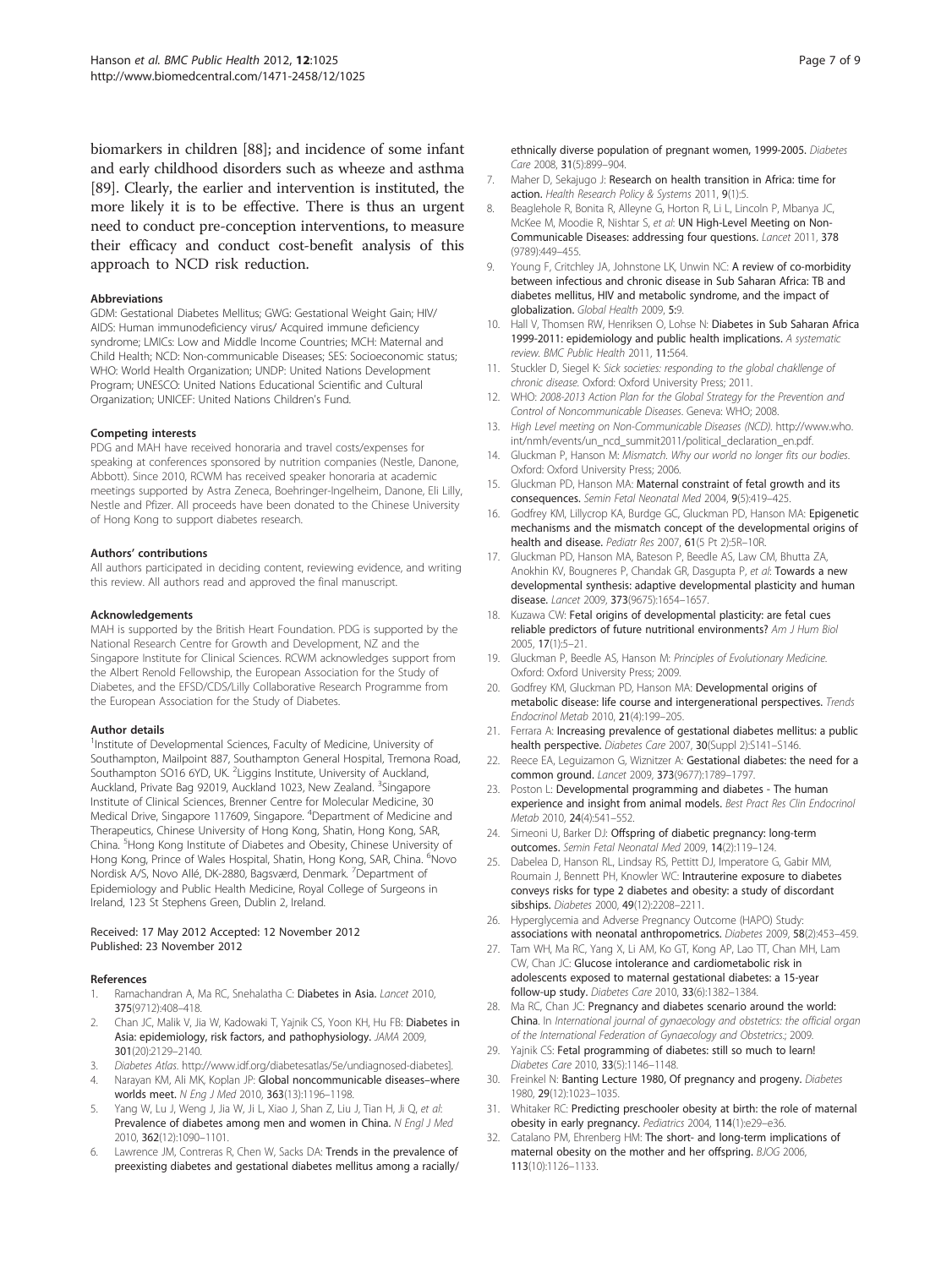- <span id="page-7-0"></span>33. Dudley KJ, Sloboda DM, Connor KL, Beltrand J, Vickers MH: Offspring of mothers fed a high fat diet display hepatic cell cycle inhibition and associated changes in gene expression and DNA methylation. PLoS One 2011, 6(7):e21662.
- 34. Lain KY, Catalano PM: Metabolic changes in pregnancy. Clin Obstet Gynecol 2007, 50(4):938–948.
- 35. Illsley NP: Glucose transporters in the human placenta. Placenta 2000, 21(1):14–22.
- 36. Wells JC: The thrifty phenotype as an adaptive maternal effect. Biol Rev Camb Philos Soc 2007, 82(1):143–172.
- 37. Egeland GM, Skjaerven R, Irgens LM: Birth characteristics of women who develop gestational diabetes: population based study. BMJ 2000, 321 (7260):546–547.
- 38. Susa JB, Schwartz R: Effects of hyperinsulinemia in the primate fetus. Diabetes 1985, 34(Suppl 2):36–41.
- 39. de Santis MS, Taricco E, Radaelli T, Spada E, Rigano S, Ferrazzi E, Milani S, Cetin I: Growth of fetal lean mass and fetal fat mass in gestational diabetes. Ultrasound Obstet Gynecol 2010, 36(3):328–337.
- 40. Lauenborg J, Grarup N, Damm P, Borch-Johnsen K, Jorgensen T, Pedersen O, Hansen T: Common type 2 diabetes risk gene variants associate with gestational diabetes. J Clin Endocrinol Metab 2009, 94(1):145–150.
- 41. Konig M, Shuldiner AR: The genetic interface between gestational diabetes and type 2 diabetes. J Matern Fetal Neonatal Med 2011, 25(1):36–40.
- 42. Dowse GK, Zimmet PZ, Finch CF, Collins VR: Decline in incidence of epidemic glucose intolerance in Nauruans: implications for the "thrifty genotype". Am J Epidemiol 1991, 133(11):1093–1104.
- 43. Sattar N, Greer IA: Pregnancy complications and maternal cardiovascular risk: opportunities for intervention and screening? BMJ 2002, 325(7356):157–160.
- 44. Sumithran P, Prendergast LA, Delbridge E, Purcell K, Shulkes A, Kriketos A, Proietto J: Long-term persistence of hormonal adaptations to weight loss. N Engl J Med 2011, 365(17):1597–1604.
- 45. Bachmanov AA, Inoue M, Ji H, Murata Y, Tordoff MG, Beauchamp GK: Glutamate taste and appetite in laboratory mice: physiologic and genetic analyses. Am J Clin Nutr 2009, 90(3):756S-763S.
- 46. Beauchamp GK, Moran M: Dietary experience and sweet taste preference in human infants. Appetite 1982, 3(2):139–152.
- 47. Beauchamp GK, Moran M: Acceptance of sweet and salty tastes in 2-year-old children. Appetite 1984, 5(4):291–305.
- 48. Fraser A, Tilling K, Macdonald-Wallis C, Sattar N, Brion MJ, Benfield L, Ness A, Deanfield J, Hingorani A, Nelson SM, et al: Association of maternal weight gain in pregnancy with offspring obesity and metabolic and vascular traits in childhood. Circulation 2010, 121(23):2557–2564.
- Juonala M, Magnussen CG, Berenson GS, Venn A, Burns TL, Sabin MA, Srinivasan SR, Daniels SR, Davis PH, Chen W, et al: Childhood adiposity, adult adiposity, and cardiovascular risk factors. N Engl J Med 2011, 365(20):1876–1885.
- 50. Taveras EM, Rifas-Shiman SL, Sherry B, Oken E, Haines J, Kleinman K, Rich-Edwards JW, Gillman MW: Crossing growth percentiles in infancy and risk of obesity in childhood. Arch Pediatr Adolesc Med 2011, 165(11):993–998.
- 51. Ray JG, Vermeulen MJ, Shapiro JL, Kenshole AB: Maternal and neonatal outcomes in pregestational and gestational diabetes mellitus, and the influence of maternal obesity and weight gain: the DEPOSIT study, Diabetes Endocrine Pregnancy Outcome Study in Toronto. QJM 2001, 94(7):347–356.
- 52. Cedergren M: Effects of gestational weight gain and body mass index on obstetric outcome in Sweden. International journal of gynaecology and obstetrics: the official organ of the International Federation of Gynaecology and Obstetrics 2006, 93(3):269–274.
- 53. Siega-Riz AM, Viswanathan M, Moos MK, Deierlein A, Mumford S, Knaack J, Thieda P, Lux LJ, Lohr KN: A systematic review of outcomes of maternal weight gain according to the Institute of Medicine recommendations: birthweight, fetal growth, and postpartum weight retention. Am J Obstet Gynecol 2009, 201(4):e331–314. 339.
- 54. Hedderson MM, Weiss NS, Sacks DA, Pettitt DJ, Selby JV, Quesenberry CP, Ferrara A: Pregnancy weight gain and risk of neonatal complications: macrosomia, hypoglycemia, and hyperbilirubinemia. Obstet Gynecol 2006, 108(5):1153–1161.
- 55. Tanentsapf I, Heitmann BL, Adegboye AR: Systematic review of clinical trials on dietary interventions to prevent excessive weight gain during

pregnancy among normal weight, overweight and obese women. BMC Pregnancy Childbirth 2011, 11:81.

- 56. Campbell F, JOhnson M, Messina J, Guillaume L, Goyder E: Behavioural interventions for weight management in pregnancy: a systematic review of quantitative and qualitative data. BMC Public Health 2011, 11(491):1–13.
- 57. Arenz S, Ruckerl R, Koletzko B, von Kries R: Breast-feeding and childhood obesity–a systematic review. Int J Obes Relat Metab Disord 2004, 28 (10):1247–1256.
- 58. Mayer-Davis EJ, Rifas-Shiman SL, Zhou L, Hu FB, Colditz GA, Gillman MW: Breast-feeding and risk for childhood obesity: does maternal diabetes or obesity status matter? Diabetes Care 2006, 29(10):2231–2237.
- Huh SY, Rifas-Shiman SL, Taveras EM, Oken E, Gillman MW: Timing of solid food introduction and risk of obesity in preschool-aged children. Pediatrics 2011, 127(3):e544–e551.
- 60. Townsend E, Pitchford NJ: Baby knows best? The impact of weaning style on food preferences and body mass index in early childhood in a casecontrolled sample. BMJ Open 2012, 2(1):e000298.
- 61. Guttman N, Zimmerman DR: Low-income mothers' view on breastfeeding. Soc Sci Med 2000, 50:1457–1473.
- 62. Amir LH, Donath S: A systematic review of maternal obesity and breastfeeding intention, initiation and duration. BMC Pregnancy Childbirth 2007, 7:9.
- Landon MB, Spong CY, Thom E, Carpenter MW, Ramin SM, Casey B, Wapner RJ, Varner MW, Rouse DJ, Thorp JM Jr, et al: A multicenter, randomized trial of treatment for mild gestational diabetes. N Engl J Med 2009, 361(14):1339–1348.
- 64. Gillman MW, Oakey H, Baghurst PA, Volkmer RE, Robinson JS, Crowther CA: Effect of treatment of gestational diabetes mellitus on obesity in the next generation. Diabetes Care 2010, 33(5):964–968.
- Wen LM, Baur LA, Simpson JM, Rissel C, Flood VM: Effectiveness of an early intervention on infant feeding practices and "tummy time": a randomized controlled trial. Arch Pediatr Adolesc Med 2011, 165(8):701–707.
- 66. Black MM, Bentley ME, Papas MA, Oberlander S, Teti LO, McNary S, Le K, O'Connell M: Delaying second births among adolescent mothers: a randomized, controlled trial of a home-based mentoring program. Pediatrics 2006, 118(4):e1087–e1099.
- 67. Symonds ME, Sebert SP, Hyatt MA, Budge H: Nutritional programming of the metabolic syndrome. Nat Rev Endocrinol 2009, 5(11):604-610.
- 68. Gale CR, Jiang B, Robinson SM, Godfrey KM, Law CM, Martyn CN: Maternal diet during pregnancy and carotid intima-media thickness in children. Arterioscler Thromb Vasc Biol 2006, 26(8):1877–1882.
- 69. Sebayang SK, Dibley MJ, Kelly P, Shankar AV, Shankar AH: Modifying effect of maternal nutritional status on the impact of maternal multiple micronutrient supplementation on birthweight in Indonesia. Eur J Clin Nutr 2011, 65(10):1110–1117.
- 70. Lewis RM, Cleal JK, Hanson MA: Review: Placenta, evolution and lifelong health. Placenta 2012, 33:S28–S32.
- 71. Lillycrop KA, Rodford J, Garratt ES, Slater-Jefferies JL, Godfrey KM, Gluckman PD, Hanson MA, Burdge GC: Maternal protein restriction with or without folic acid supplementation during pregnancy alters the hepatic transcriptome in adult male rats. Br J Nutr 2010, 103(12):1711–1719.
- 72. Gluckman P, Hanson M: Fat, fate and disease. New York: Oxford University Press; 2012.
- 73. Janicke DM, Lim CS, Perri MG, Bobroff LB, Mathews AE, Brumback BA, Dumont-Driscoll M, Silverstein JH: The Extension Family Lifestyle Intervention Project (E-FLIP for Kids): design and methods. Contemp Clin Trials 2011, 32(1):50–58.
- 74. Waters E, Armstrong R, Swinburn B, Moore L, Dobbins M, Anderson L, Petticrew M, Clark R, Conning R, Moodie M, et al: An exploratory cluster randomised controlled trial of knowledge translation strategies to support evidence-informed decision-making in local governments (The KT4LG study). BMC Public Health 2011, 11:34.
- 75. Nutbeam D: Health literacy as a public health goal: a challenge for contemporary health education and communication strategies into the 21st century. Health Promot Int 2000, 15(3):259–267.
- 76. Shieh C, Halstead JA: Understanding the impact of health literacy on women's health. Obstet Gynecol Neonatal Nurs 2009, 38(5):601–610. quiz 610-602.
- 77. DeWalt DA, Hink A: Health literacy and child health outcomes: a systematic review of the literature. Pediatrics 2009, 124(Suppl 3):S265-274.
- 78. Renkert S, Nutbeam D: Opportunities to improve maternal health literacy through antenatal education: an exploratory study. Health Promot Int 2001, 16(4):381–388.